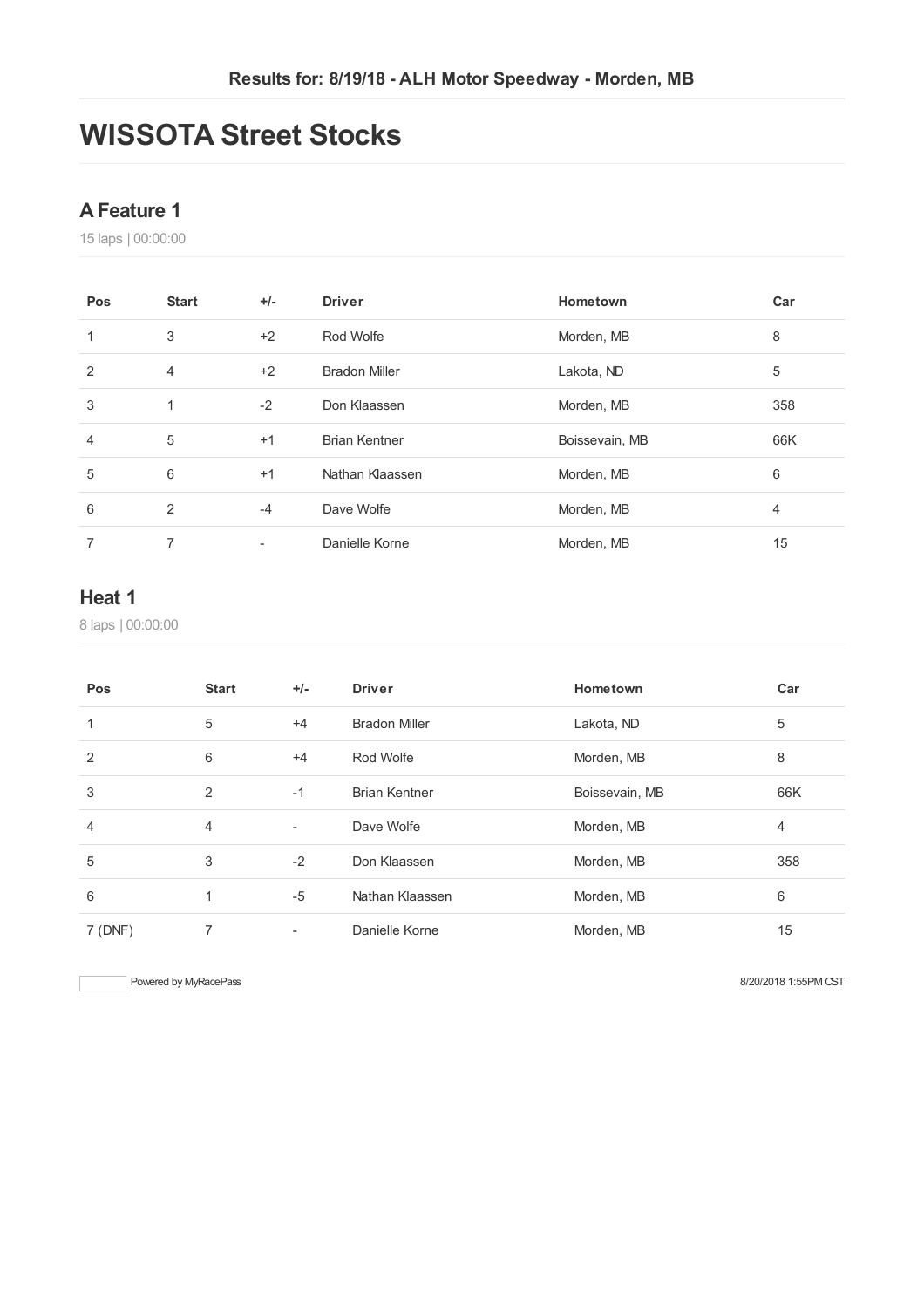# **WISSOTA Modifieds**

#### **AFeature 1**

laps | 00:00:00

| Pos              | <b>Start</b>   | $+/-$ | <b>Driver</b>       | Hometown          | Car   |
|------------------|----------------|-------|---------------------|-------------------|-------|
| 1                | $\overline{7}$ | $+6$  | Jerome Guyot        | Fannystelle, MB   | 48    |
| $\overline{2}$   | 1              | $-1$  | <b>Tony Caissie</b> | Winnipeg, MB      | 12    |
| 3                | $6\,$          | $+3$  | Scott Greer         | Winnipeg, MB      | 5G    |
| 4                | 3              | $-1$  | James Wall          | Winkler, MB       | 25RIP |
| 5                | $\overline{4}$ | $-1$  | Ryan Cousins        | Morden, MB        | 36    |
| 6                | 5              | $-1$  | Shawn Teunis        | West St. Paul, MB | 39    |
| $\overline{7}$   | 11             | $+4$  | Justin Bronk        | West St. Paul, MB | 92    |
| 8                | 10             | $+2$  | Chris Unrau         | Winkler, MB       | 27    |
| $\boldsymbol{9}$ | 13             | $+4$  | Eric Klassen        | Reihnfeld, MB     | 31    |
| 10 (DNF)         | 12             | $+2$  | Chad Allen          | Morden, MB        | 22    |
| 11 (DNF)         | 8              | $-3$  | Ward Imrie          | Winnipeg, MB      | 10W   |
| 12 (DNF)         | 9              | $-3$  | Jeff Pritchard      | Carman, MB        | 1     |
| 13 (DNF)         | 2              | $-11$ | Lee McRae           | Marquette, MB     | 9     |

#### **Heat 1**

| Pos | <b>Start</b>   | $+/-$                    | <b>Driver</b>       | Hometown          | Car   |
|-----|----------------|--------------------------|---------------------|-------------------|-------|
| 1   | 1              | $\qquad \qquad -$        | James Wall          | Winkler, MB       | 25RIP |
| 2   | $\overline{4}$ | $+2$                     | <b>Tony Caissie</b> | Winnipeg, MB      | 12    |
| 3   | 5              | $+2$                     | <b>Scott Greer</b>  | Winnipeg, MB      | 5G    |
| 4   | 3              | $-1$                     | Lee McRae           | Marquette, MB     | 9     |
| 5   | 2              | $-3$                     | Jeff Pritchard      | Carman, MB        | 1     |
| 6   | 6              | $\overline{\phantom{a}}$ | Justin Bronk        | West St. Paul, MB | 92    |
| 7   | 7              | ٠                        | Eric Klassen        | Reihnfeld, MB     | 31    |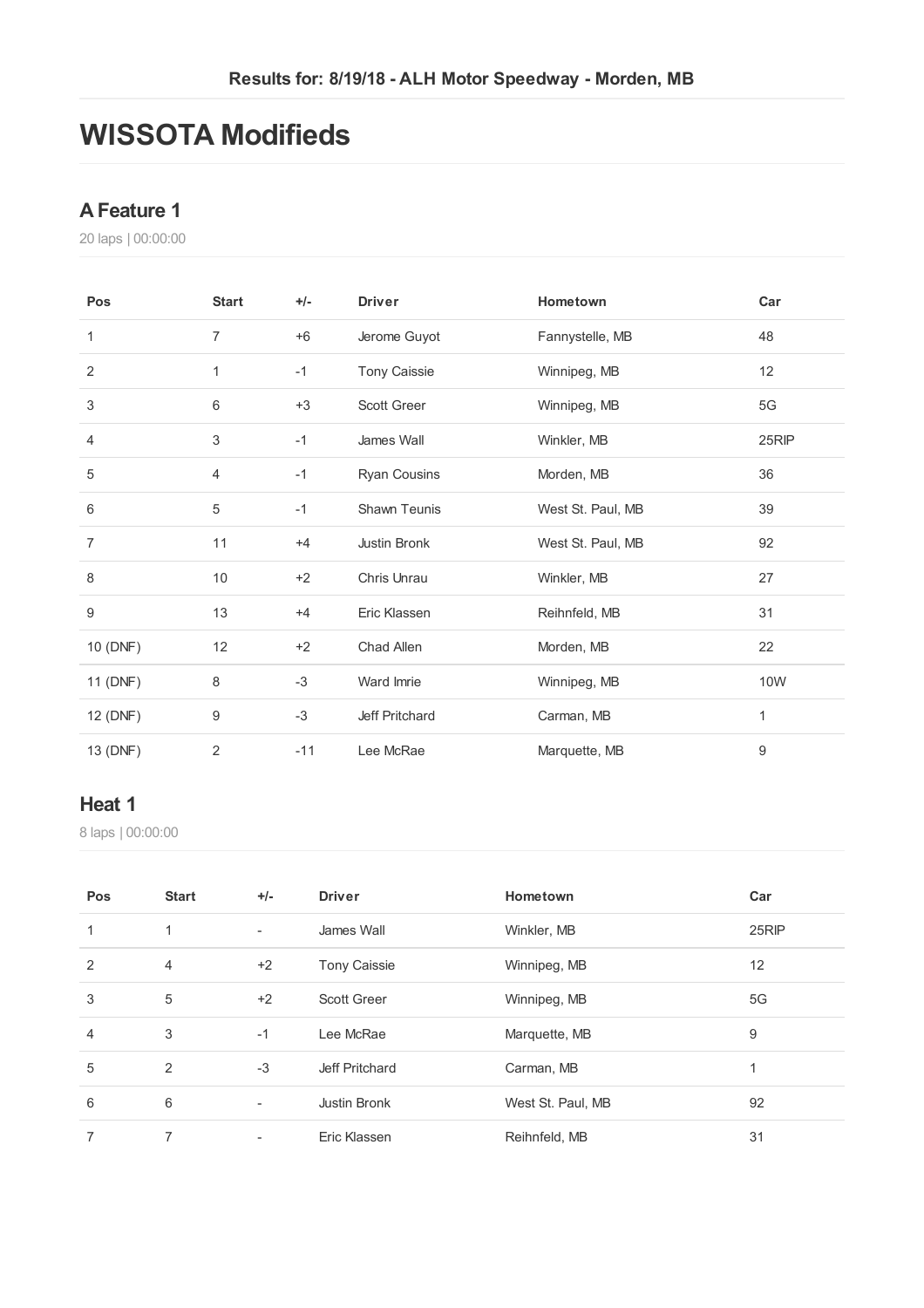laps | 00:00:00

| Pos | <b>Start</b>   | $+/-$ | <b>Driver</b>       | Hometown          | Car |
|-----|----------------|-------|---------------------|-------------------|-----|
|     | 1              | -     | Jerome Guyot        | Fannystelle, MB   | 48  |
| 2   | 5              | $+3$  | Ward Imrie          | Winnipeg, MB      | 10W |
| 3   | $\overline{4}$ | $+1$  | <b>Shawn Teunis</b> | West St. Paul, MB | 39  |
| 4   | 3              | $-1$  | <b>Ryan Cousins</b> | Morden, MB        | 36  |
| 5   | 2              | $-3$  | Chris Unrau         | Winkler, MB       | 27  |
| 6   | 6              |       | Chad Allen          | Morden, MB        | 22  |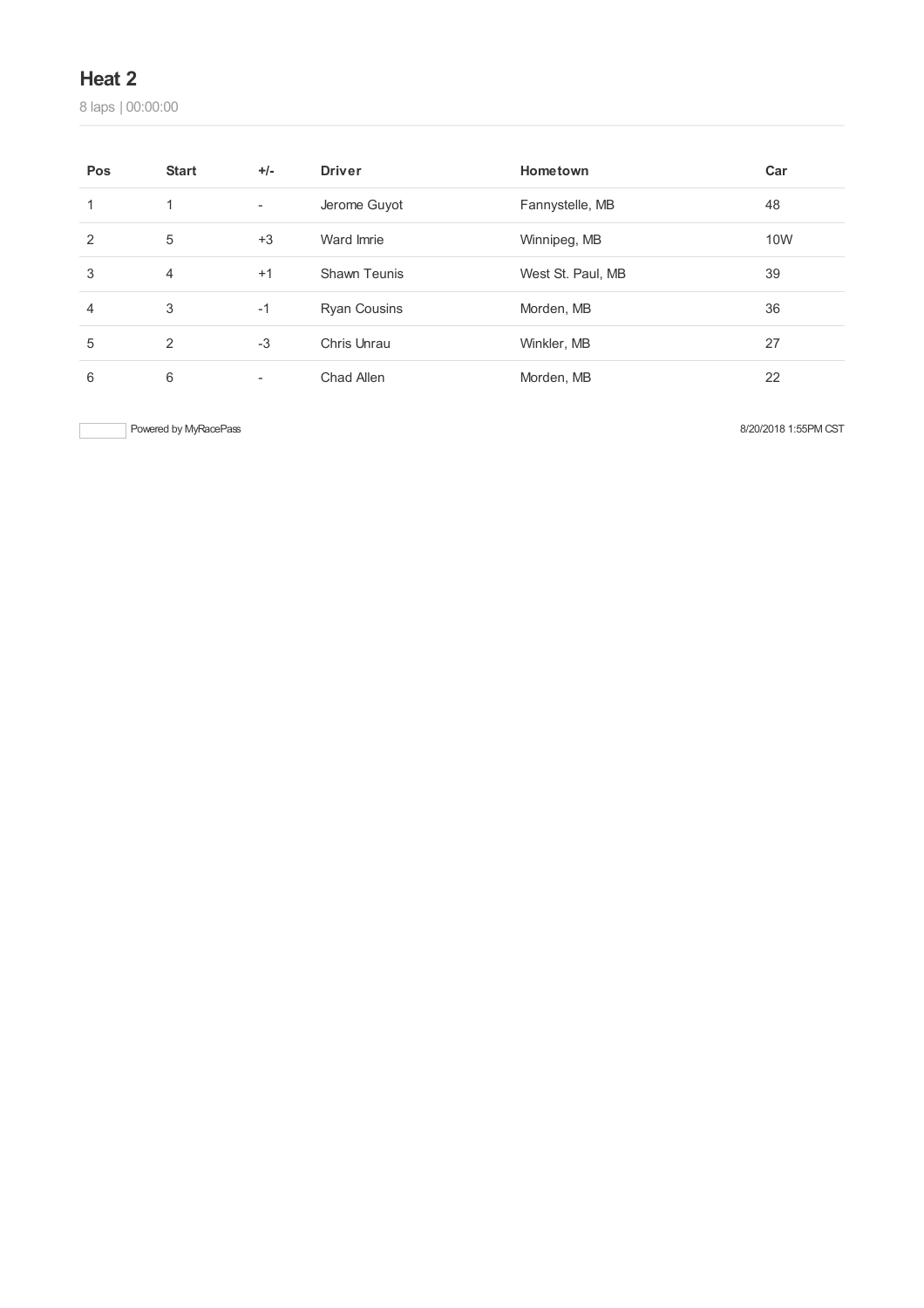# **Pure Stocks**

#### **AFeature 1**

laps | 00:00:00

| Pos            | <b>Start</b> | $+/-$                    | <b>Driver</b>         | Hometown       | Car            |
|----------------|--------------|--------------------------|-----------------------|----------------|----------------|
| 1              | 8            | $+7$                     | Kevin Smith           |                | 06             |
| $\overline{2}$ | 7            | $+5$                     | <b>Bailey Cousins</b> | Morden, MB     | 7B             |
| 3              | 6            | $+3$                     | Les McRae             | Marquette, MB  | 9              |
| 4              | 4            | $\overline{\phantom{a}}$ | <b>Jeff Gillies</b>   | Killarney, MB  | 7G             |
| 5              | 9            | $+4$                     | Jimmy Klassen         | Morden, MB     | $\overline{7}$ |
| 6              | 3            | $-3$                     | Mary Klaassen         | Morden, MB     | 445            |
| $\overline{7}$ | 12           | $+5$                     | Devon Gable           | Rolla, ND      | 66             |
| 8              | 1            | $-7$                     | Tyler Fehr            | Winkler, MB    | 8              |
| 9(DNF)         | 2            | $-7$                     | Cory Popplestone      | Boissevain, MB | 46             |
| 10 (DNF)       | 13           | $+3$                     | Danielle Korne        | Morden, MB     | 15             |
| 11 (DNF)       | 5            | $-6$                     | <b>Brian Bellew</b>   | Killarney, MB  | 30K            |
| 12 (DNF)       | 11           | $-1$                     | Shayne Hildebrand     | Morden, MB     | 38             |
| <b>DNS</b>     |              | $-3$                     | Al Unger              | Morden, MB     | 95             |

#### **Heat 1**

| Pos            | <b>Start</b> | $+/-$ | <b>Driver</b>         | Hometown       | Car |
|----------------|--------------|-------|-----------------------|----------------|-----|
|                | 3            | $+2$  | Les McRae             | Marquette, MB  | 9   |
| $\overline{2}$ | 5            | $+3$  | <b>Bailey Cousins</b> | Morden, MB     | 7В  |
| 3              | 6            | $+3$  | <b>Brian Bellew</b>   | Killarney, MB  | 30K |
| 4              | 2            | $-2$  | Cory Popplestone      | Boissevain, MB | 46  |
| 5              | 4            | $-1$  | Jimmy Klassen         | Morden, MB     | 7   |
| 6              | 7            | $+1$  | Shayne Hildebrand     | Morden, MB     | 38  |
| 7(DNF)         |              | -6    | Danielle Korne        | Morden, MB     | 15  |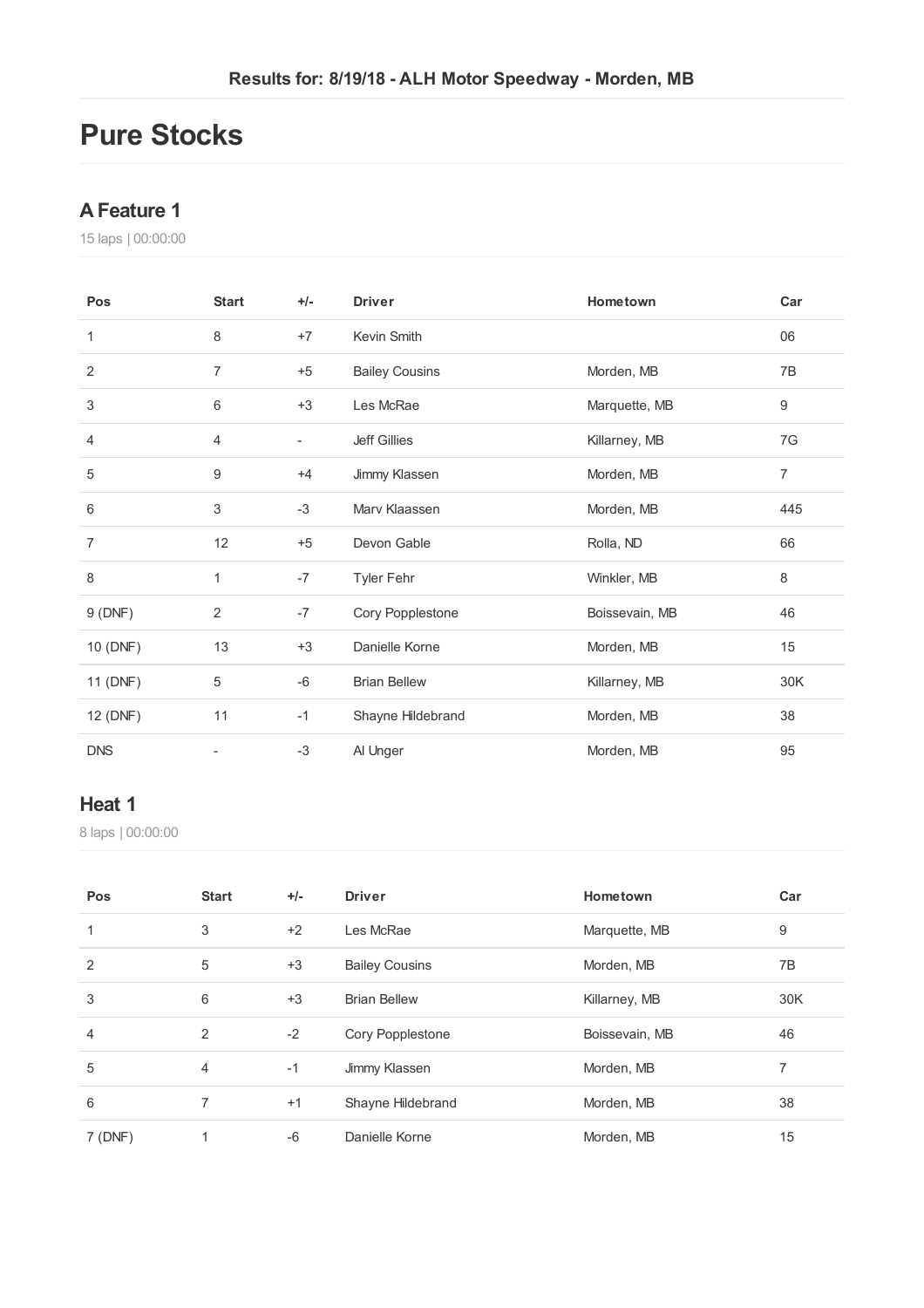laps | 00:00:00

| Pos            | <b>Start</b>   | $+/-$ | <b>Driver</b>       | Hometown      | Car |
|----------------|----------------|-------|---------------------|---------------|-----|
| 1              | 6              | $+5$  | Kevin Smith         |               | 06  |
| 2              | 5              | $+3$  | <b>Jeff Gillies</b> | Killarney, MB | 7G  |
| 3              | 1              | $-2$  | <b>Tyler Fehr</b>   | Winkler, MB   | 8   |
| $\overline{4}$ | 3              | $-1$  | Mary Klaassen       | Morden, MB    | 445 |
| 5              | 4              | $-1$  | Al Unger            | Morden, MB    | 95  |
| 6              | $\overline{2}$ | $-4$  | Devon Gable         | Rolla, ND     | 66  |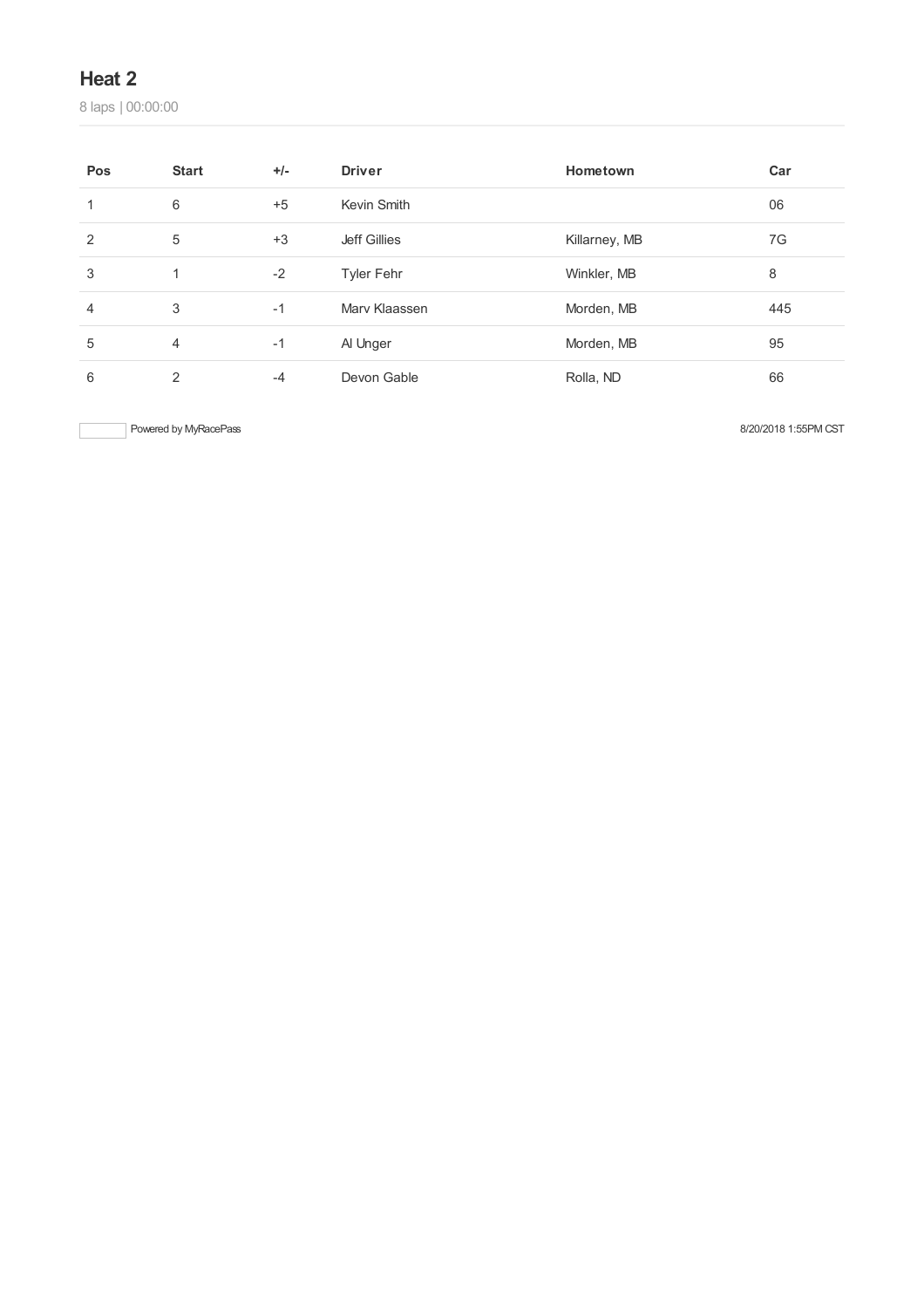# **WISSOTA Midwest Modifieds**

#### **AFeature 1**

laps | 00:00:00

| Pos | <b>Start</b>     | $+/-$                    | <b>Driver</b>           | Hometown              | Car                       |
|-----|------------------|--------------------------|-------------------------|-----------------------|---------------------------|
| 1   | $\boldsymbol{9}$ | $+8$                     | <b>Austin Hunter</b>    | Winnipeg, MB          | 44                        |
| 2   | $\overline{2}$   | $\overline{\phantom{a}}$ | Murray Kozie            | Headingley, MB        | 55                        |
| 3   | $\sqrt{5}$       | $+2$                     | Brenden Luschinski      | Headingley, MB        | 16                        |
| 4   | 1                | $-3$                     | <b>Austin Overwater</b> | Winnipeg, MB          | 33A                       |
| 5   | 10               | $+5$                     | <b>Brandon Wieler</b>   | Winkler, MB           | 99W                       |
| 6   | 4                | $-2$                     | <b>Ted Doell</b>        | Carman, MB            | 95                        |
| 7   | $6\,$            | $-1$                     | <b>Brandon Rehill</b>   | St. Andrews, MB       | 4B                        |
| 8   | $\,8\,$          | $\overline{\phantom{a}}$ | <b>Scott Bintz</b>      | Jamestown, ND         | 1S                        |
| 9   | $\overline{7}$   | $-2$                     | Cody Wall               | Plum Coulee, MB       | 25                        |
| 10  | 13               | $+3$                     | Adam Unrau              | Winkler, MB           | $\ensuremath{\mathsf{3}}$ |
| 11  | 11               | $\overline{\phantom{a}}$ | Patrick Sobolik         | Hallock, MN           | 40                        |
| 12  | 14               | $+2$                     | Derek Unrau             | Roland, MB            | 59                        |
| 13  | 15               | $+2$                     | Aaron Blacklance        | Thief River Falls, MN | 5                         |
| 14  | 12               | $-2$                     | Tim Wiebe               | Vita, MB              | <b>18T</b>                |
| 15  | 3                | $-12$                    | Gary Unrau              | Roland, MB            | 18                        |

#### **Heat 1**

| Pos | <b>Start</b> | $+/-$ | <b>Driver</b>           | Hometown        | Car |
|-----|--------------|-------|-------------------------|-----------------|-----|
| 1   | 3            | $+2$  | <b>Austin Hunter</b>    | Winnipeg, MB    | 44  |
| 2   | 5            | $+3$  | <b>Austin Overwater</b> | Winnipeg, MB    | 33A |
| 3   | 4            | $+1$  | Cody Wall               | Plum Coulee, MB | 25  |
| 4   | 1            | $-3$  | <b>Brandon Wieler</b>   | Winkler, MB     | 99W |
| 5   | 2            | $-3$  | Adam Unrau              | Winkler, MB     | 3   |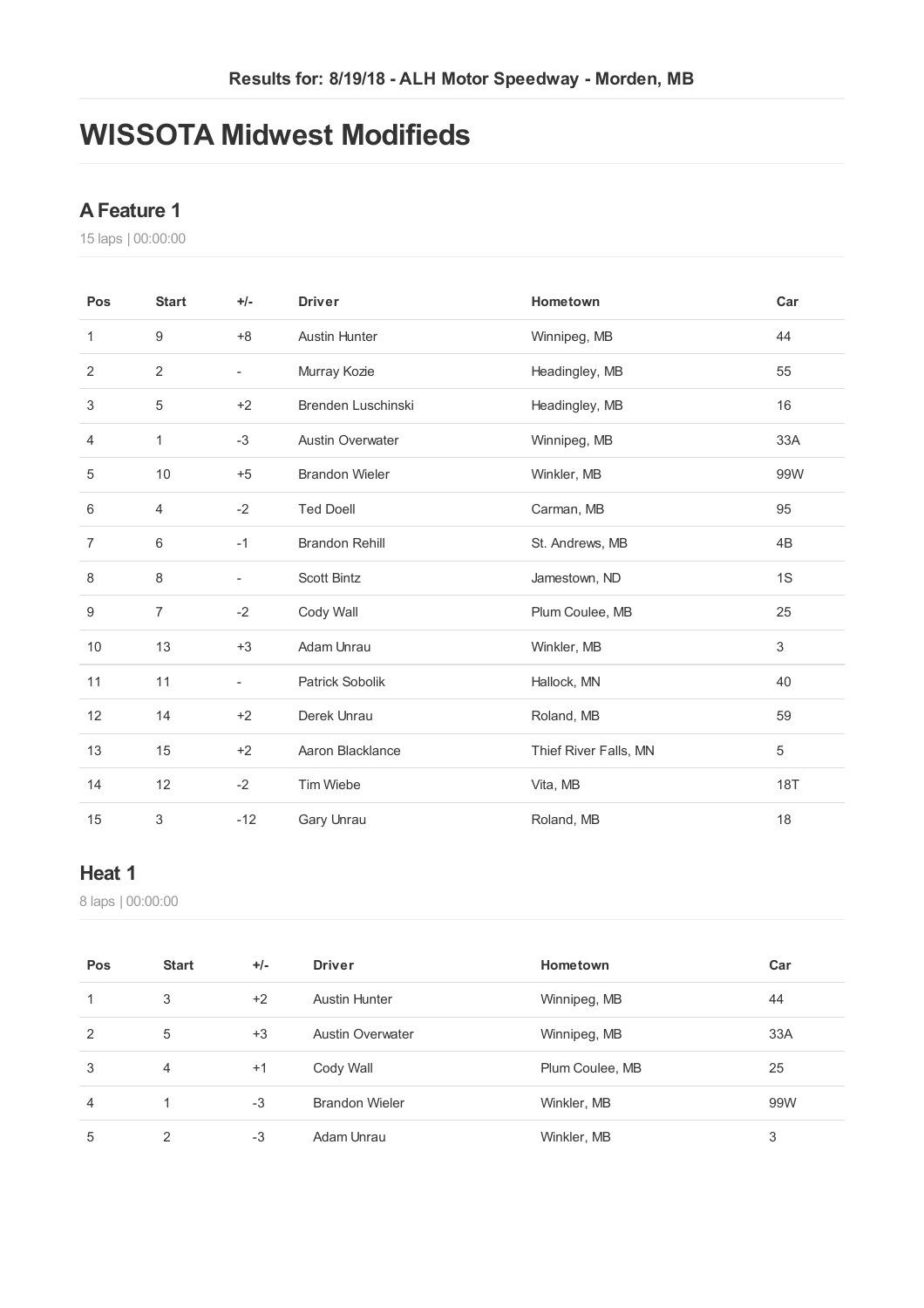laps | 00:00:00

| Pos | <b>Start</b> | $+/-$                    | <b>Driver</b>   | Hometown        | Car |
|-----|--------------|--------------------------|-----------------|-----------------|-----|
|     | 1            | $\overline{\phantom{a}}$ | Scott Bintz     | Jamestown, ND   | 1S  |
| 2   | 2            | $\overline{\phantom{a}}$ | Brandon Rehill  | St. Andrews, MB | 4B  |
| 3   | 3            | $\overline{\phantom{a}}$ | Murray Kozie    | Headingley, MB  | 55  |
| 4   | 5            | $+1$                     | Patrick Sobolik | Hallock, MN     | 40  |
| 5   | 4            | $-1$                     | Derek Unrau     | Roland, MB      | 59  |

### **Heat 3**

laps | 00:00:00

| Pos    | <b>Start</b> | $+/-$                    | <b>Driver</b>      | Hometown              | Car |
|--------|--------------|--------------------------|--------------------|-----------------------|-----|
|        |              | $\overline{\phantom{a}}$ | Brenden Luschinski | Headingley, MB        | 16  |
| 2      | 4            | $+2$                     | <b>Ted Doell</b>   | Carman, MB            | 95  |
| 3      | 2            | $-1$                     | Gary Unrau         | Roland, MB            | 18  |
| 4      | 5            | $+1$                     | Tim Wiebe          | Vita, MB              | 18T |
| 5(DNF) | 3            | $-2$                     | Aaron Blacklance   | Thief River Falls, MN | 5   |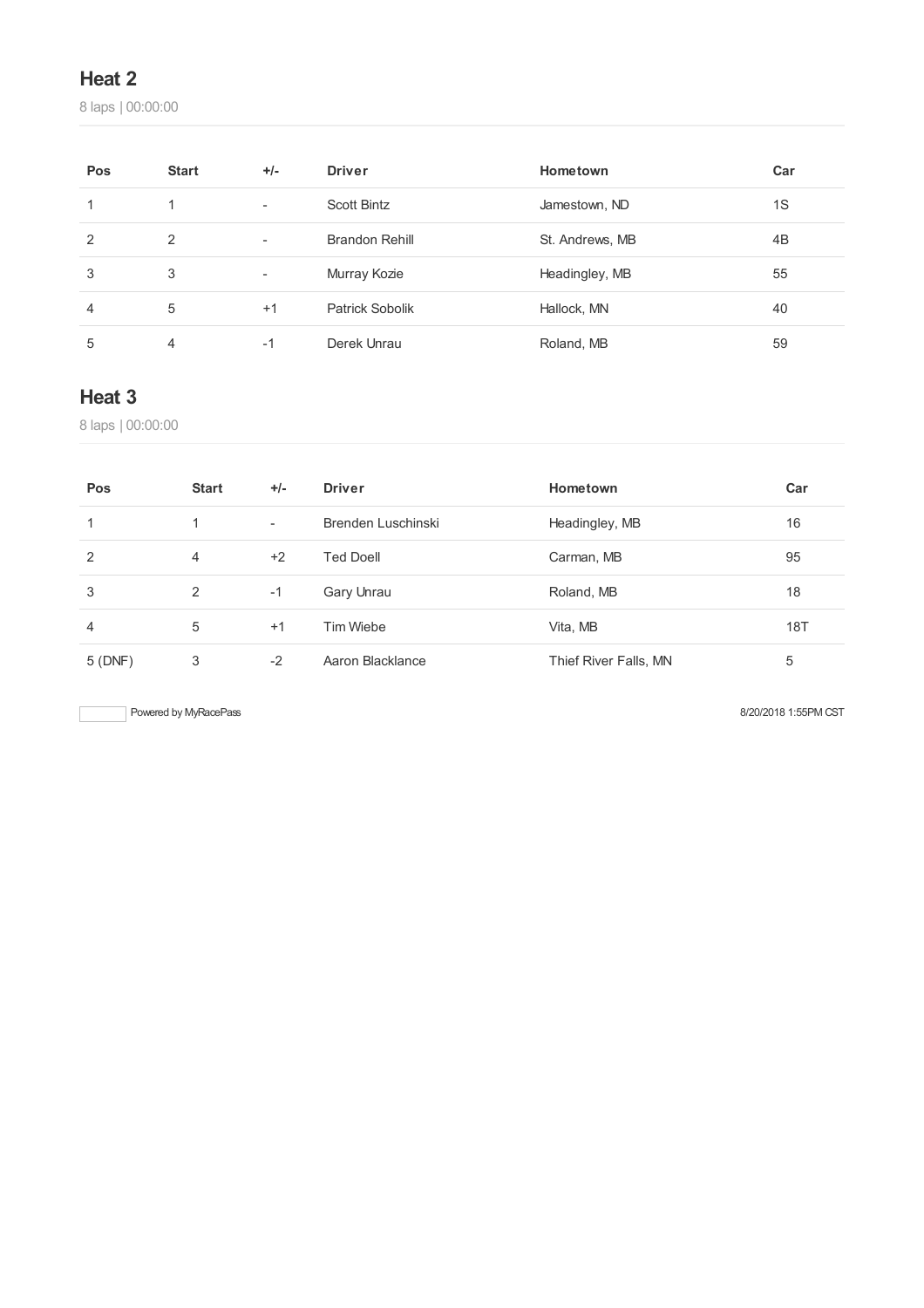# **Cylinder**

#### **AFeature 1**

laps | 00:00:00

| Pos | <b>Start</b>   | $+/-$                    | <b>Driver</b> | Hometown          | Car |
|-----|----------------|--------------------------|---------------|-------------------|-----|
| 1   | 1              | $\overline{\phantom{a}}$ | Jeremy Wall   | Crystal City, MB  | 55  |
| 2   | 3              | $+1$                     | Denis Seguin  | Winnipeg, MB      | 23  |
| 3   | $\overline{4}$ | $+1$                     | Ryan Higgins  | Winnipeg, MB      | 99  |
| 4   | 6              | $+2$                     | Shane Rehill  | St Andrews, MB    | 4S  |
| 5   | 5              | $\overline{\phantom{a}}$ | Dean Miljure  | Winnipeg, Man, MB | 71  |
| 6   | 2              | $-4$                     | Madison Brown | Winnipeg, MB      | 77  |
| 7   | 7              | -                        | Anita Bellew  | Killarney, MB     | 30A |

### **Heat 1**

laps | 00:00:00

| Pos            | <b>Start</b>   | $+/-$ | <b>Driver</b>        | Hometown          | Car |
|----------------|----------------|-------|----------------------|-------------------|-----|
| 1              | 3              | $+2$  | Ryan Higgins         | Winnipeg, MB      | 99  |
| 2              | 6              | $+4$  | Denis Seguin         | Winnipeg, MB      | 23  |
| 3              | 5              | $+2$  | Dean Miljure         | Winnipeg, Man, MB | 71  |
| $\overline{4}$ | $\overline{7}$ | $+3$  | Jeremy Wall          | Crystal City, MB  | 55  |
| 5              | 1              | $-4$  | <b>Madison Brown</b> | Winnipeg, MB      | 77  |
| 6              | $\overline{4}$ | $-2$  | Shane Rehill         | St Andrews, MB    | 4S  |
| 7              | $\overline{2}$ | $-5$  | Anita Bellew         | Killarney, MB     | 30A |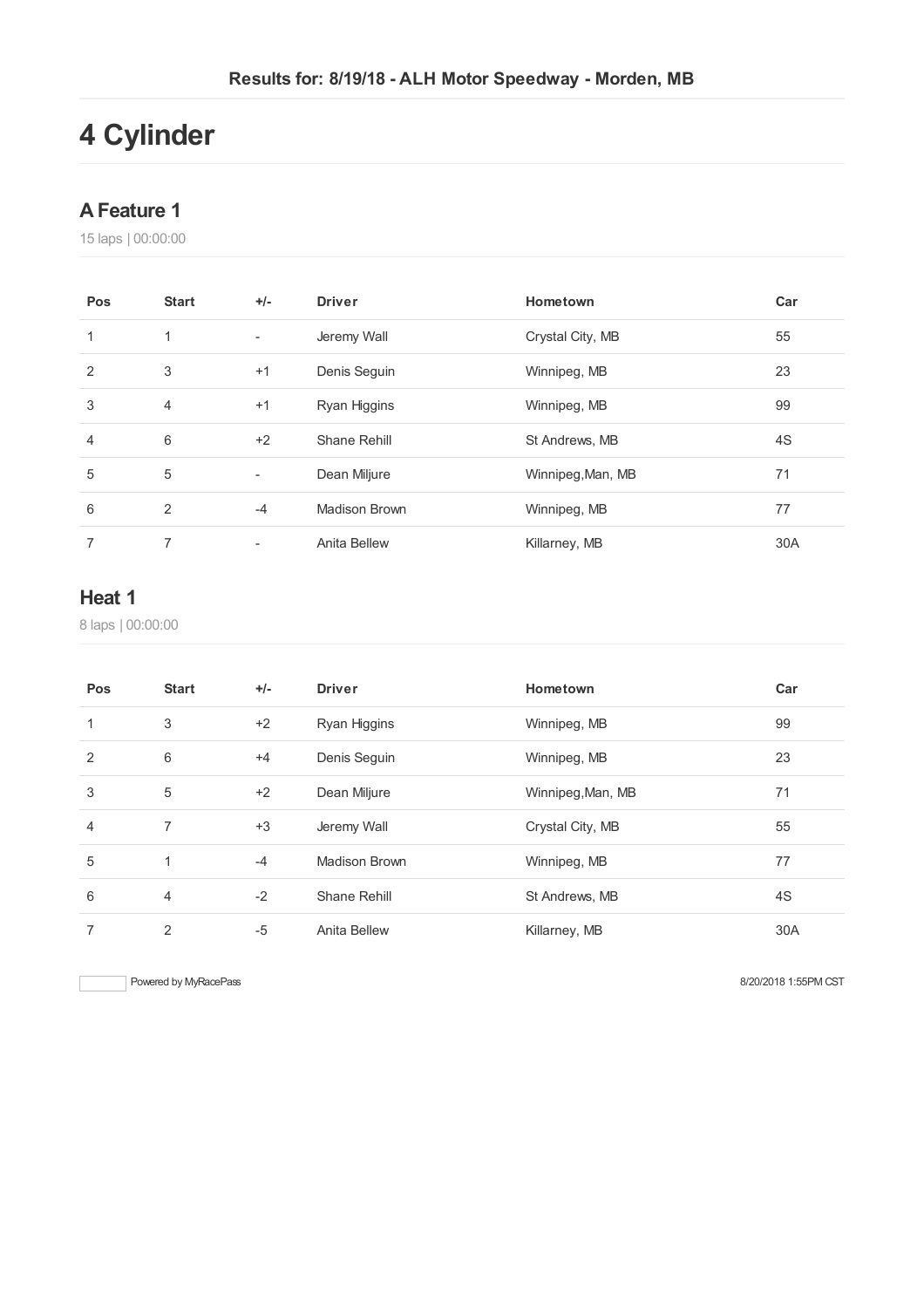# **Slingshots**

#### **AFeature 1**

laps | 00:00:00

| Pos            | <b>Start</b>     | $+/-$ | <b>Driver</b>         | Hometown            | Car            |
|----------------|------------------|-------|-----------------------|---------------------|----------------|
| 1              | 6                | $+5$  | <b>Tyler Doell</b>    | Carman, MB          | 8              |
| 2              | 2                | ٠     | Sierra Staff          | East Saint Paul, MB | $\overline{7}$ |
| 3              | 8                | $+5$  | Dexter Saxon          |                     | 12             |
| $\overline{4}$ | $\overline{7}$   | $+3$  | Ty Saxon              |                     | 41             |
| 5              | $\overline{4}$   | $-1$  | Edna Zacharias        | Plum Coulee, MB     | 15             |
| 6              | $\overline{5}$   | $-1$  | Keenan Glasser        |                     | 22             |
| $\overline{7}$ | 3                | $-4$  | <b>Brooke Cousins</b> | Morden, MB          | 36             |
| 8              | 1                | $-7$  | Cash Saxon            | Lampman, SK         | 99             |
| 9              | 10               | $+1$  | Cyrus Falk            | GRETNA, MB          | 9              |
| 10             | $\boldsymbol{9}$ | $-1$  | Ezra Doell            | Carman, MB          | $\overline{4}$ |

#### **Heat 1**

| Pos            | <b>Start</b>             | $+/-$                    | <b>Driver</b>      | Hometown            | Car |
|----------------|--------------------------|--------------------------|--------------------|---------------------|-----|
|                | 3                        | $+2$                     | Dexter Saxon       |                     | 12  |
| 2              | 2                        | $\overline{\phantom{a}}$ | Ty Saxon           |                     | 41  |
| 3              | 1.                       | $-2$                     | <b>Tyler Doell</b> | Carman, MB          | 8   |
| $\overline{4}$ | 5                        | $+1$                     | Sierra Staff       | East Saint Paul, MB |     |
| <b>DNS</b>     | $\overline{\phantom{a}}$ | $-1$                     | Cyrus Falk         | GRETNA, MB          | 9   |